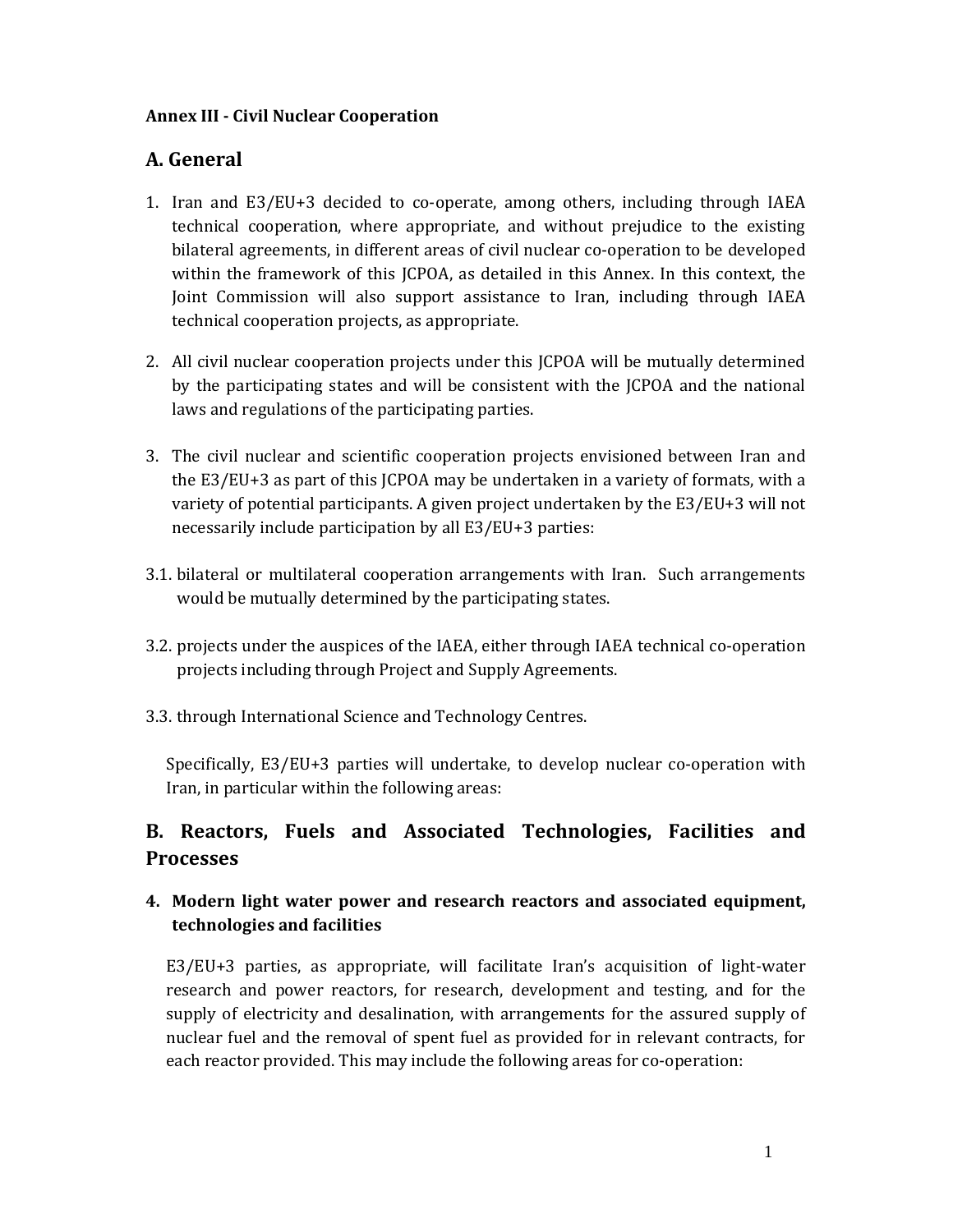- 4.1. Construction as well as effective and safe operation of new light water power reactors and associated equipment, according to Generation III+ requirements, including small and medium sized nuclear reactors, including joint design and manufacturing, as appropriate.
- 4.2. Construction of state of the art light water moderated multipurpose research reactors capable of testing fuel pins, assembly prototypes and structural materials with associated related facilities, including joint design and manufacturing, as appropriate.
- 4.3. Supply of state-of-the-art instrumentation and control systems for the above research and power reactors, including joint design and manufacturing, as appropriate;
- 4.4. Supply of nuclear simulation and calculation codes and software solutions with regard to the above areas, including joint development, as appropriate;
- 4.5. Supply of first and second loop main equipment as well as core of the above research and power reactors, including joint design and manufacturing, as appropriate;
- 4.6. On-the-job training on fuel management scenarios and reshuffling for the above research and power nuclear reactors;
- 4.7. Joint technical review of Iran's current nuclear reactors, upon the request by Iran, in order to upgrade current equipment and systems, including concerning nuclear safety;

#### **5. Arak Modernisation Project**

- 5.1. As described in Section B of Annex I, an international partnership composed of E3/EU+3 parties and Iran, which may subsequently be enlarged to include mutually determined third countries will be established, to support and facilitate the redesign and rebuilding of the IR-40 reactor at Arak into a modernised, not exceeding 20MWth, heavy-water moderated and cooled research reactor, based on the agreed conceptual design (as attached to Annex I).
- 5.2. Iran will take the leadership role as the owner and as the project manager, and have responsibility for overall implementation of the Arak modernisation project. A Working Group composed of E3/EU+3 participants will be established to support and facilitate the redesigning and rebuilding of the reactor. An international partnership composed of Iran and the Working Group would implement the Arak modernisation project, with E3/EU+3 participants assuming responsibilities as described in Annex I. The Working Group could be enlarged to include other countries by consensus of the participants of the Working Group and Iran.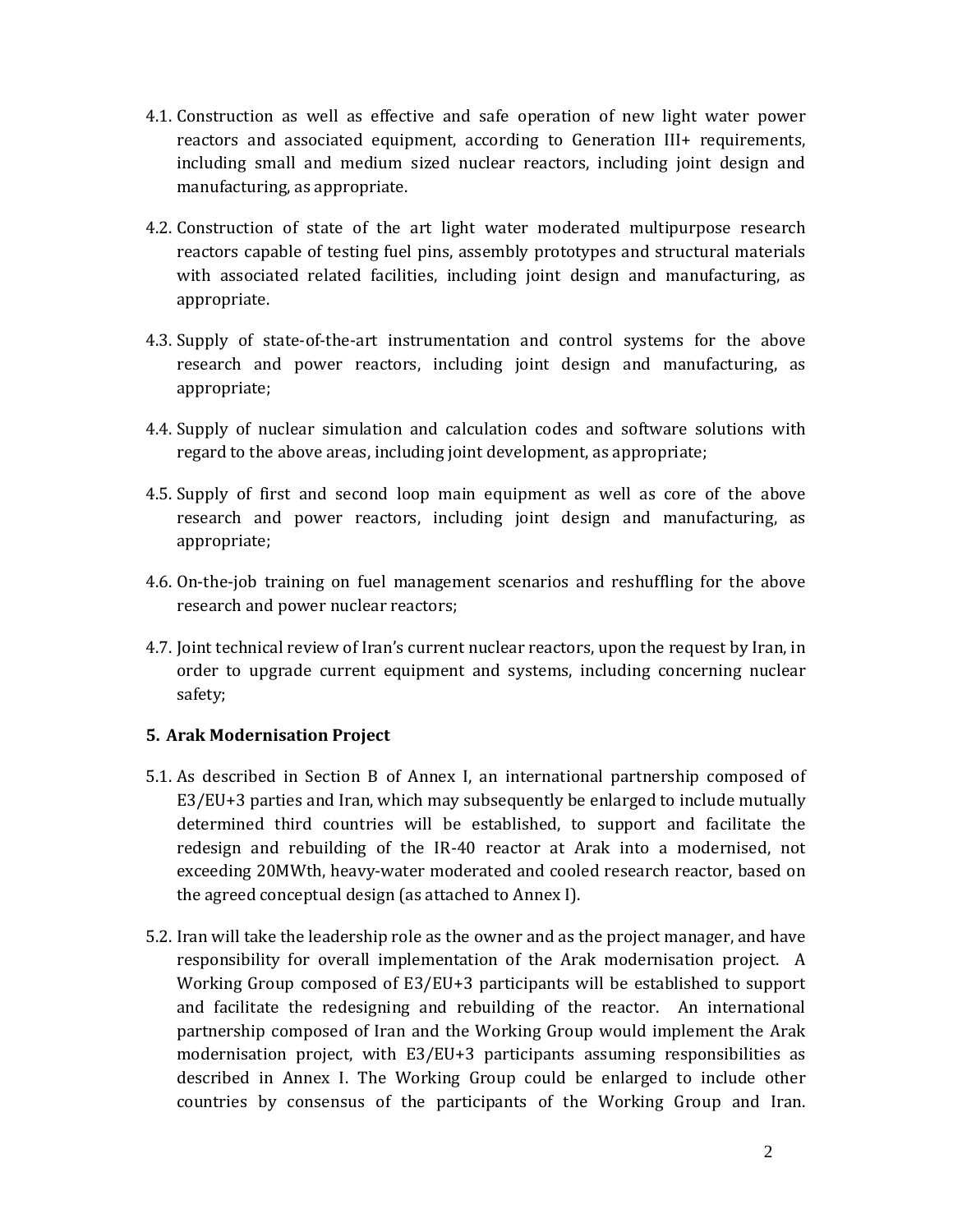E3/EU+3 participants and Iran will conclude an official document expressing their strong commitments to the Arak modernisation project in advance of Implementation Day which would provide an assured path forward to modernise the reactor and would define the responsibilities assumed by the E3/EU+3 participants, especially in the key areas such as redesign, design review and certification, reactor core manufacturing, fuel design, fabrication and supply, safety and security, spent fuel treatment or disposition, as well as concerning the supply of materials, equipment, instrumentation and control systems, and subsequently contracts would be concluded. The participants of the Working Group will provide assistance needed by Iran for redesigning and rebuilding the reactor, consistent with their respective national laws, in such a manner as to enable the safe and timely construction and commissioning of the modernised reactor.

- 5.3. Iran and the Working Group will cooperate to develop the final design of the modernised reactor and the design of the subsidiary laboratories to be carried out by Iran, and review conformity with international safety standards, such that the reactor can be licensed by the relevant Iranian regulatory authority for commissioning and operation.
- 5.4. Iran will continue to assume the primary responsibility for financing the modernisation project. Additional funding arrangements for the project, including for IAEA projects supporting the Arak modernisation project, will be determined based on the official document and contracts to be subsequently concluded.

#### **6. Nuclear Fuel**

- 6.1. E3/EU+3 parties, as appropriate, will support assistance to Iran, including through the IAEA, as appropriate, in meeting international qualification standards for nuclear fuel fabricated by Iran.
- 6.2. E3/EU+3 parties will seek to cooperate regarding the supply of modern fuels, including, as appropriate, joint design and fabrication, the relevant licenses and fabrication technologies and equipment and related infrastructure, for current and future nuclear research and power reactors, including technical assistance on purification processes, forming and metallurgical activities for different types of nuclear fuel clads and cladding for the modernised Arak heavy water research reactor.

# **C. Research and Development (R&D) Practices**

7. To implement other aspects of this JCPOA and in support of a broader opening of scientific engagements between the E3/EU+3 and Iran, the E3/EU+3 and Iran will seek cooperation and scientific exchange in the field of nuclear science and technology: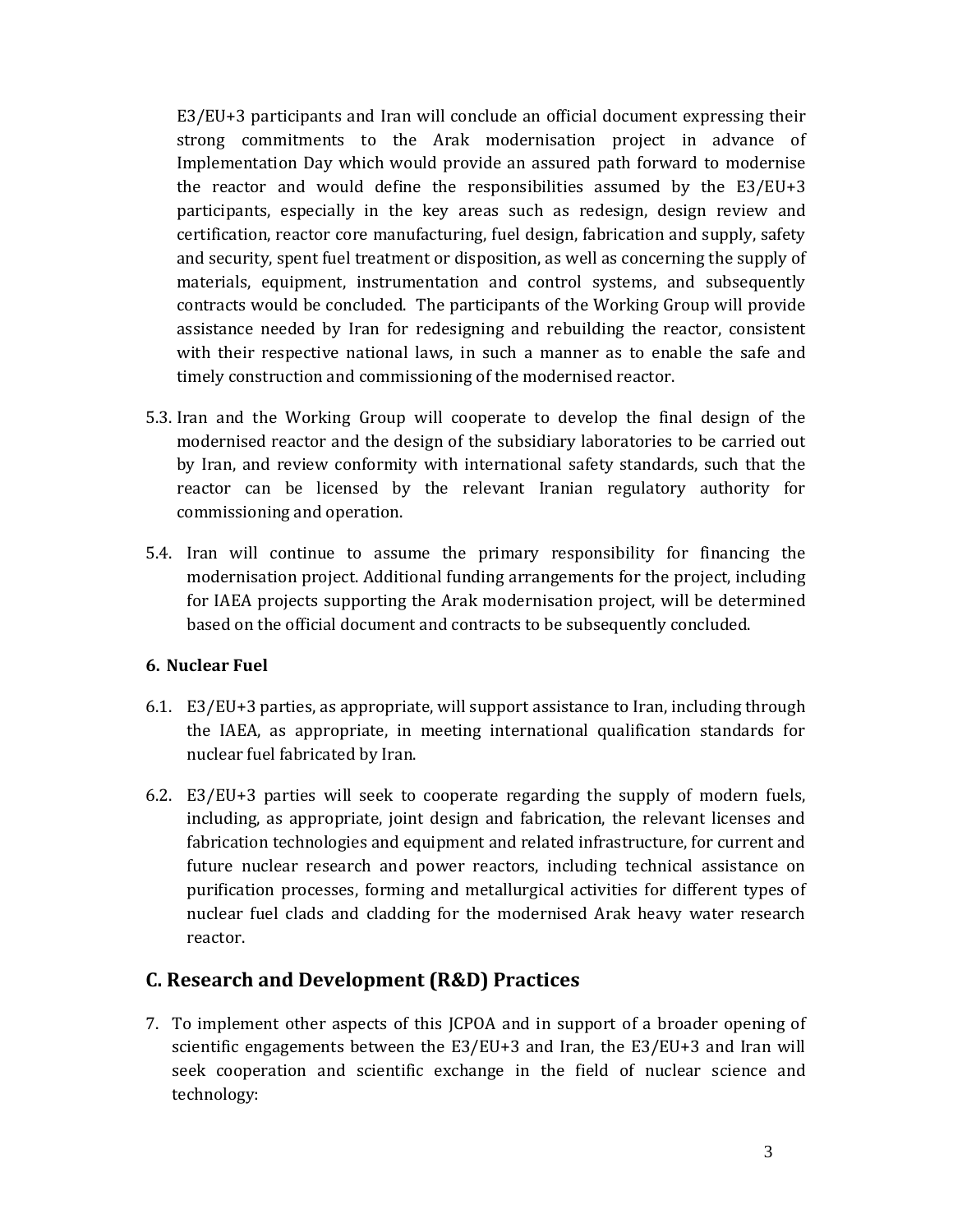- 7.1. Accelerator-based nuclear physics and nuclear astrophysics research, and stable isotope production in international collaboration at the nuclear, physics, and technology centre at the Fordow facility. Iran will request from the E3/EU+3 and other interested parties specific proposals for cooperative international nuclear, physics, and technology projects and will host an international workshop to review these proposals. The goal is to realise international collaborative projects within a few years. The transitioning to stable isotope production of two cascades will be conducted in a joint partnership between the Russian Federation and Iran on the basis of arrangements to be mutually agreed upon.
- 7.2. Plasma physics and nuclear fusion;
- 7.3. Research reactor applications at the TRR, modernized Arak reactor, or at other future research reactors in Iran, such as:
- 7.3.1. Training
- 7.3.2. Radio-isotope production and utilization
- 7.3.3. Nuclear desalination
- 7.3.4. Neutron transmutation doping
- 7.3.5. Neutron activation analysis
- 7.3.6. Neutron capture therapy
- 7.3.7. Neutron imaging and materials characterization studies using neutron beams
- 7.4. E3/EU+3 parties and Iran could also explore co-operation in the following additional areas:
- 7.4.1. Design, manufacture and/or assembly of in-core measuring instrumentation and technologies;
- 7.4.2. Nuclear instrumentation and control, systems and electronics design, manufacture and/or assembly;
- 7.4.3. Fusion technology and plasma physics and related infrastructure and facilitating contribution of Iran to the International Thermonuclear Experimental Reactor (ITER) Project and/or similar projects, including relevant IAEA technical cooperation projects;
- 7.4.4. Neutrino astronomy;
- 7.4.5. Design and manufacturing, and supply, of different types of accelerators and supply of related equipment including through relevant IAEA technical cooperation projects;
- 7.4.6. Data acquisition and processing software and interface equipment;

# **D. Nuclear Safety, Safeguards and Security**

#### **8. Nuclear safety**

E3/EU+3 parties, and possibly other states, as appropriate, are prepared to cooperate with Iran to establish a Nuclear Safety Centre in Iran, engage in workshops and training events in Iran to support interactions between Iranian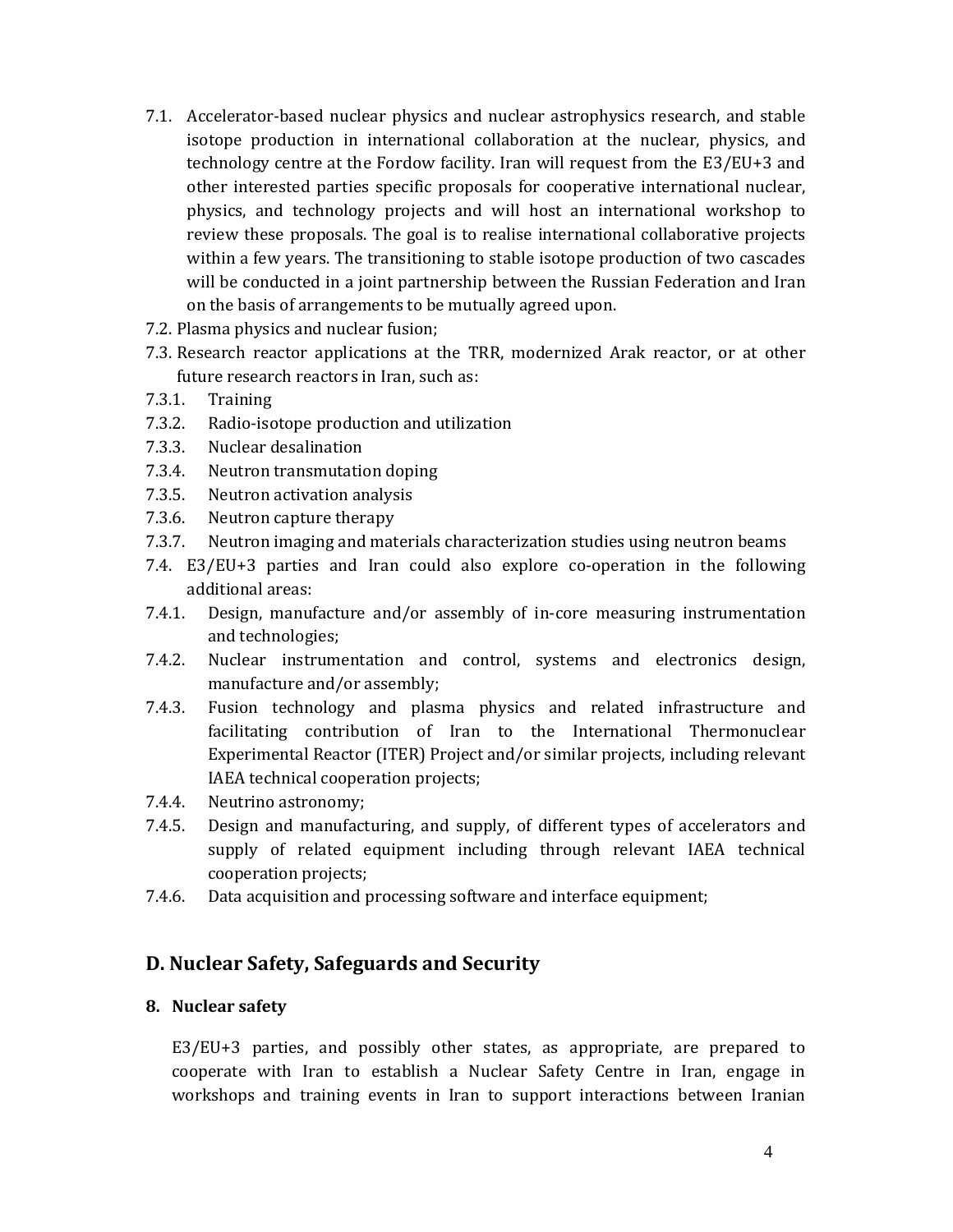nuclear regulatory authorities and those from the E3/EU+3 and elsewhere to, among other things, share lessons learned on establishing and maintaining regulatory independence and effectiveness, and training on implementing nuclear safety culture and best practices; facilitate exchanges and visits to nuclear regulatory authorities and nuclear power plants outside of Iran focusing on best practices for safe operation; and enhance and strengthen domestic emergency preparedness and severe accident management capability.

Provide support and assistance to enable Iran to join relevant conventions on nuclear safety and security, e.g. through workshops or seminars furthering accession to such commitments. Such workshops or seminars could also take place under the auspices of the IAEA.

E3/EU+3 parties, and possibly other states, as appropriate, will co-operate with Iran in the following areas of nuclear safety, as well as in other areas to be mutually agreed:

- 8.1. Conclusion of bilateral/multilateral agreements with related organisations and research centres;
- 8.2. Supply of valid codes, instruments and equipment related to nuclear safety;
- 8.3. Facilitate exchange of knowledge and experience in the area of nuclear safety;
- 8.4. Enhance and strengthen domestic emergency preparedness and severe accident management capability**;**
- 8.5. Arrange on-the-job training and apprenticeship courses for reactor and facility operators, regulatory authority personnel and related supportive organizations in the area of nuclear safety inside and outside of Iran;
- 8.6. Establish a Nuclear Safety Centre in Iran, which shall be equipped with necessary tools, techniques and equipment, in order to support and facilitate technical and professional training and exchange of lessons-learned for reactor and facility operators, regulatory authority personnel and related supportive organizations;

#### **9. Nuclear Safeguards**

E3/EU+3 parties, and possibly other states, as appropriate, are prepared to cooperate with Iran on the effective and efficient implementation of IAEA safeguards and transparency measures in Iran. Co-operation in the following areas can be envisaged: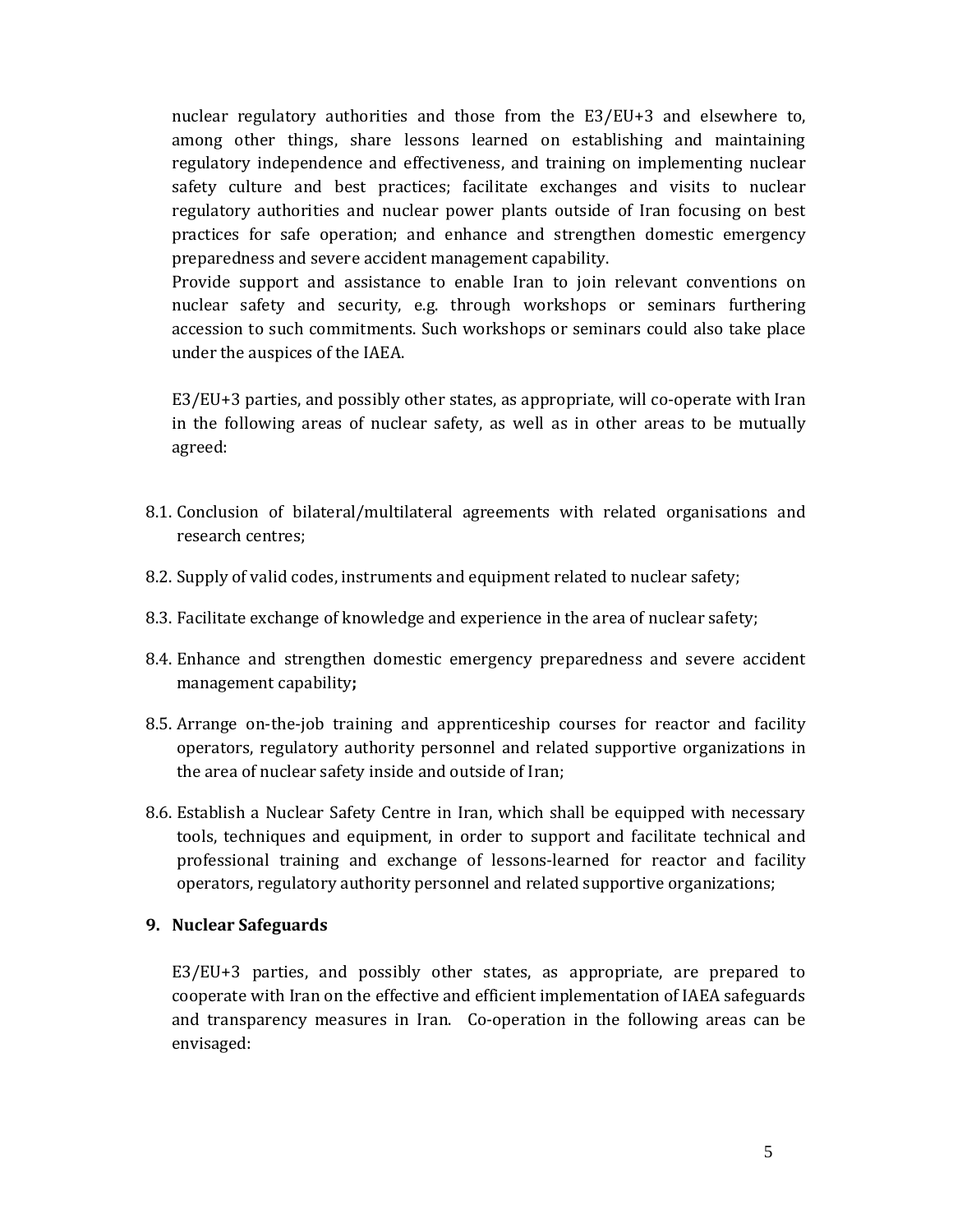- 9.1. Cooperation in the form of on-the-job trainings and workshops to strengthen nuclear material accounting and control process, human resource development, and quality assurance/quality control processes;
- 9.2. E3/EU+3 parties, and other states, as appropriate, are prepared to cooperate with Iran for the effective and efficient implementation of IAEA safeguards and transparency measures in Iran.
- 9.3. This cooperation could take the form of training and workshops to strengthen Iran's safeguards regulatory authority, nuclear material accounting and control processes, human resource development, and quality assurance/quality control processes.

#### **10.Nuclear Security**

E3/EU+3 parties, and possibly other states, as appropriate, are prepared to cooperate with Iran on the implementation of nuclear security guidelines and best practices. Co-operation in the following areas can be envisaged:

- 10.1. Co-operation in the form of training courses and workshops to strengthen Iran's ability to prevent, protect and respond to nuclear security threats to nuclear facilities and systems as well as to enable effective and sustainable nuclear security and physical protection systems;
- 10.2. Co-operation through training and workshops to strengthen Iran's ability to protect against, and respond to nuclear security threats, including sabotage, as well as to enable effective and sustainable nuclear security and physical protection systems.

# **E. Nuclear Medicine and Radioisotopes, Associated Technologies, Facilities and Processes**

- 11. E3/EU+3 parties, as appropriate, are prepared to cooperate with Iran to improve the utilization of nuclear medicine in Iran in order to enhance Iran's expertise in diagnostic imaging and radiotherapy, increase the availability of medical radioisotopes for diagnosis and treatment of Iranian citizens, and facilitate Iran's participation in the broader international scientific and nuclear medicine community. Such cooperation may include:
- 11.1. Upgrades to the infrastructure associated with existing cyclotron facilities, including for medical radioisotopes production.
- 11.2. Facilitating Iranian acquisition of a new cyclotron, and associated radiopharmacy equipment, for medical radioisotopes production.
- 11.3. Acquisition of state-of-the-art diagnostic imaging and radiotherapy equipment for existing or new nuclear medicine centers, including co-operation between hospitals for the treatment of individual patients.
- 11.4. Cooperation on occupational and patient dosimetry procedures.
- 11.5. Improved target utilization to increase radioisotope production.